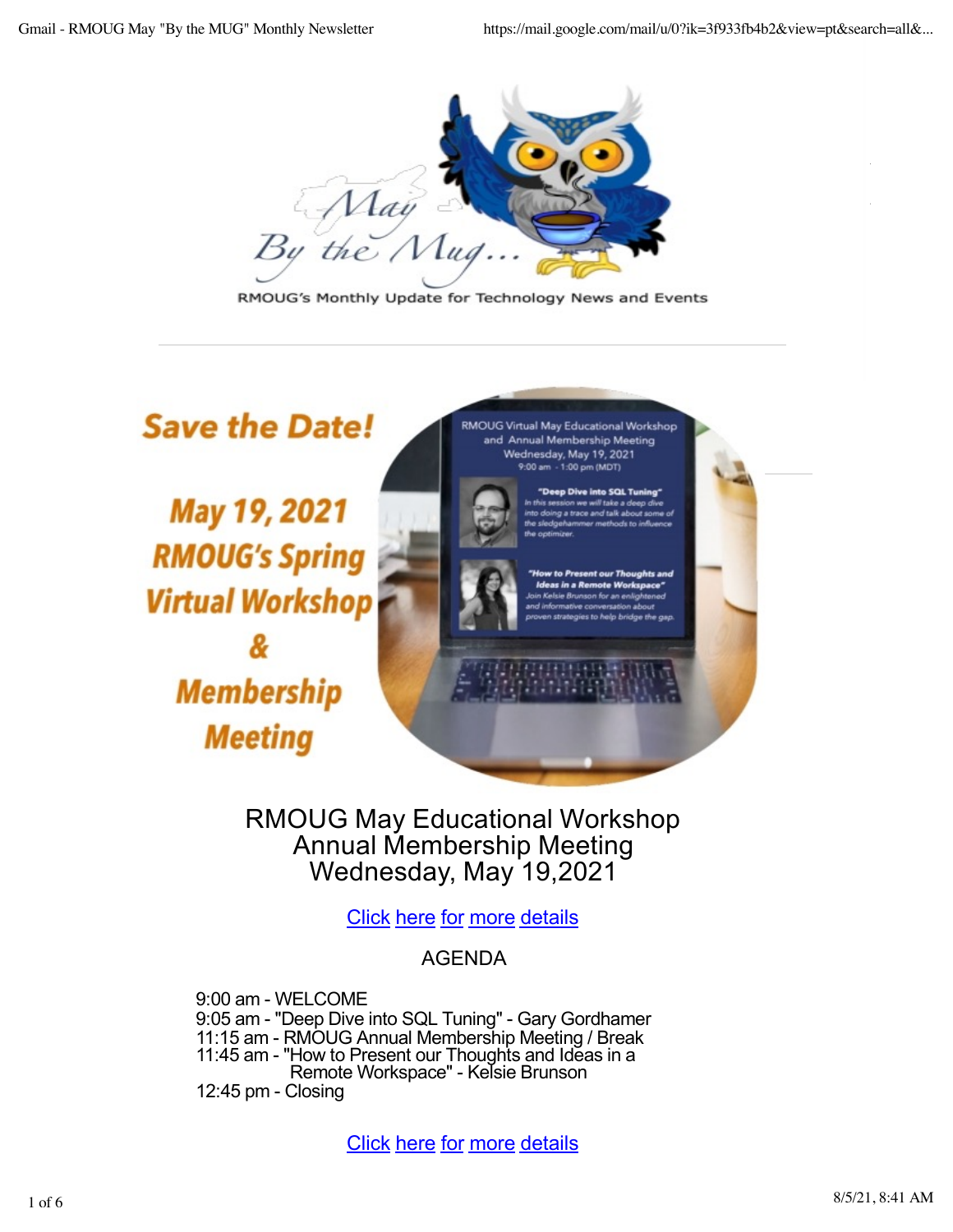

## *We are extremely pleased to announce the following candidates for our 2021/2022 Board of Directors:*

RonBich JohnJeunnette

BobbyCurtis TimMishek

NadirDoctor SebastianSamala

DavidFitzjarrell

[Cli](https://rmoug.org/EmailTracker/LinkTracker.ashx?linkAndRecipientCode=4TgVavupHIOxNrqAvHCtS4hAdNlzFvdL5e%2fLeFx3AB4JMQ9VfxEjY0dtCrmLdoQpHHuUOtUVc3savDsPDDLuqjKe6piLdMXys2VJrz0PSUs%3d)ck [He](https://rmoug.org/EmailTracker/LinkTracker.ashx?linkAndRecipientCode=4TgVavupHIOxNrqAvHCtS4hAdNlzFvdL5e%2fLeFx3AB4JMQ9VfxEjY0dtCrmLdoQpHHuUOtUVc3savDsPDDLuqjKe6piLdMXys2VJrz0PSUs%3d)re -- to view the candidate's Campaign Statements and Biographies.

Pursuant to RMOUG's **[by-law](https://rmoug.org/EmailTracker/LinkTracker.ashx?linkAndRecipientCode=dDhMobW3wYA%2bKSvZ1fZkbz%2bk0qy6htm%2bueHbBbU%2bRbPIFbcOzk7bUOY%2fgPN%2bdQqbUoZqDTds75Xz2YY8ZVYmosgVghp0VO3noNXHP1wszOU%3d)s** , the Directors must be members of the Corporation and shall be elected for a term of one year at the annual meeting by a majority vote of the members present in person or by proxy.

Ballots will be sent to all current members by *May 3, 2021* . Please be sure to check your email messages. Should you not receive your ballot by *May 5, 2021* please email Peggy King at **[peggy.king@rmoug.o](mailto:peggy.king@rmoug.org)rg** . Voting will be open from *May 3, 2021, to May 18, 2021.*

The results of the election will be announced at RMOUG's Annual Membership and Educational Workshop on May 19, 2021 (details above).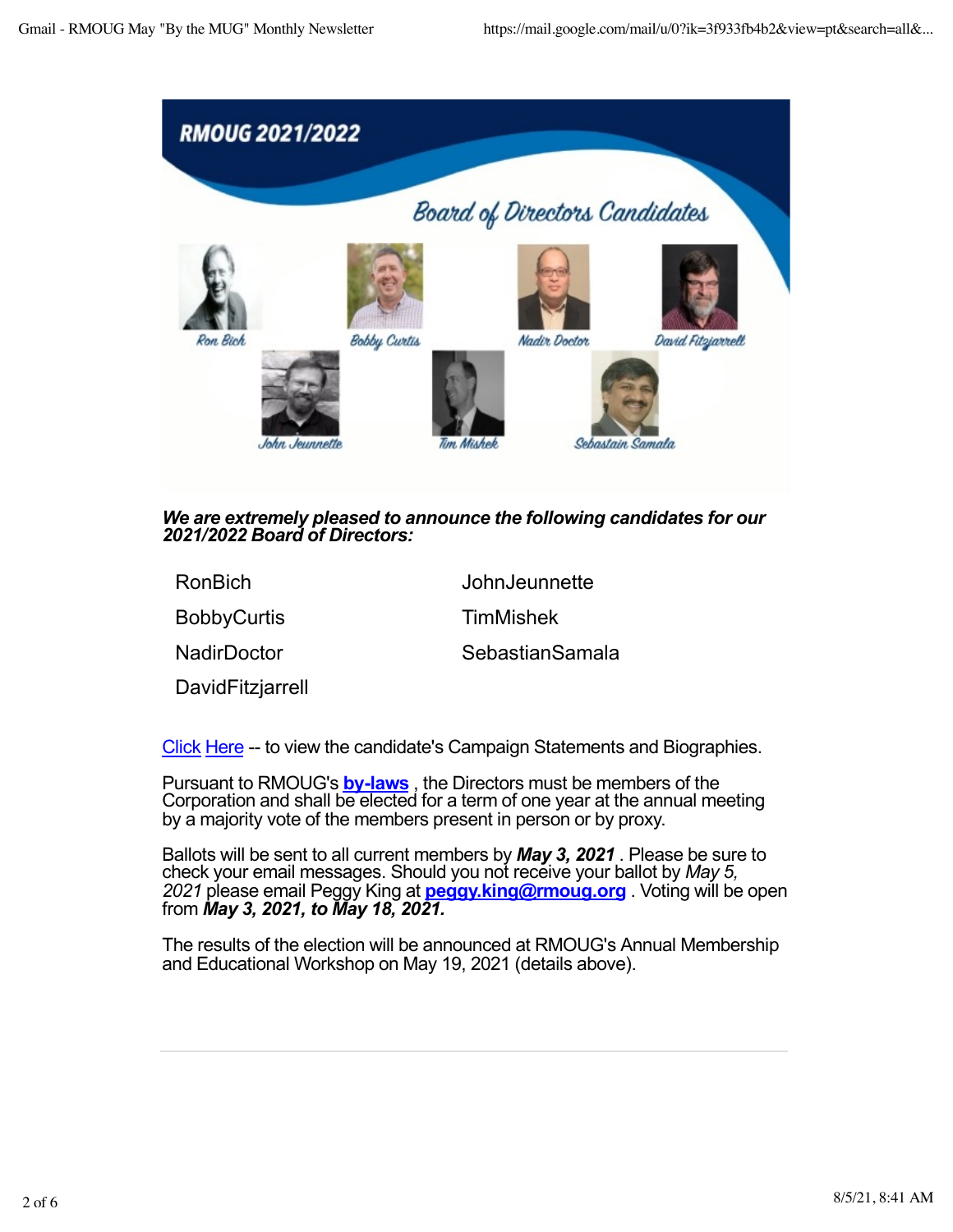

President's Corner<br>with Elaine Magnuson

I would like to thank the existing board members for all their hard work and dedication to RMOUG this past year. Even with COVID and being a small team, we accomplished some great and meaningful milestones:

- Introduced the monthly MUG newsletter to keep our members and contacts (associates) informed of events, board activities and interesting<br>articles.
- Provided a successfully and stimulating Virtual Training Day with
- awesome topics and presenters Implemented and designed a new website with email functions, Rocky's
- Blog, and a Member 's Only section.
- Integrated with the new website was an innovative membership data • base.
- Co-hosted webinars with Viscosity, one of our sponsors. Utilized MS Teams for board member collaboration and document storage.

We have a tremendous group of members that volunteered for the board for the coming year. I am looking forward to see our momentum continue with this new board so that RMOUG can share knowledge and experiences thought events that help our members learn new technology in this ever- changing technological landscape.

Please watch your email for the ballot this coming week and vote for your new board, Register for the annual member 's meeting and Educational Workshop on May 19th.

I will not be returning as President; it was a difficult decision as I feel we have made some great strides this past year and was looking forward to another productive year. However, priorities change; my husband and I have decided to become full-time RVers for the next few years. I will continue to support our new board and RMOUG from afar.

Thanks for a wonderful opportunity and an outstanding year.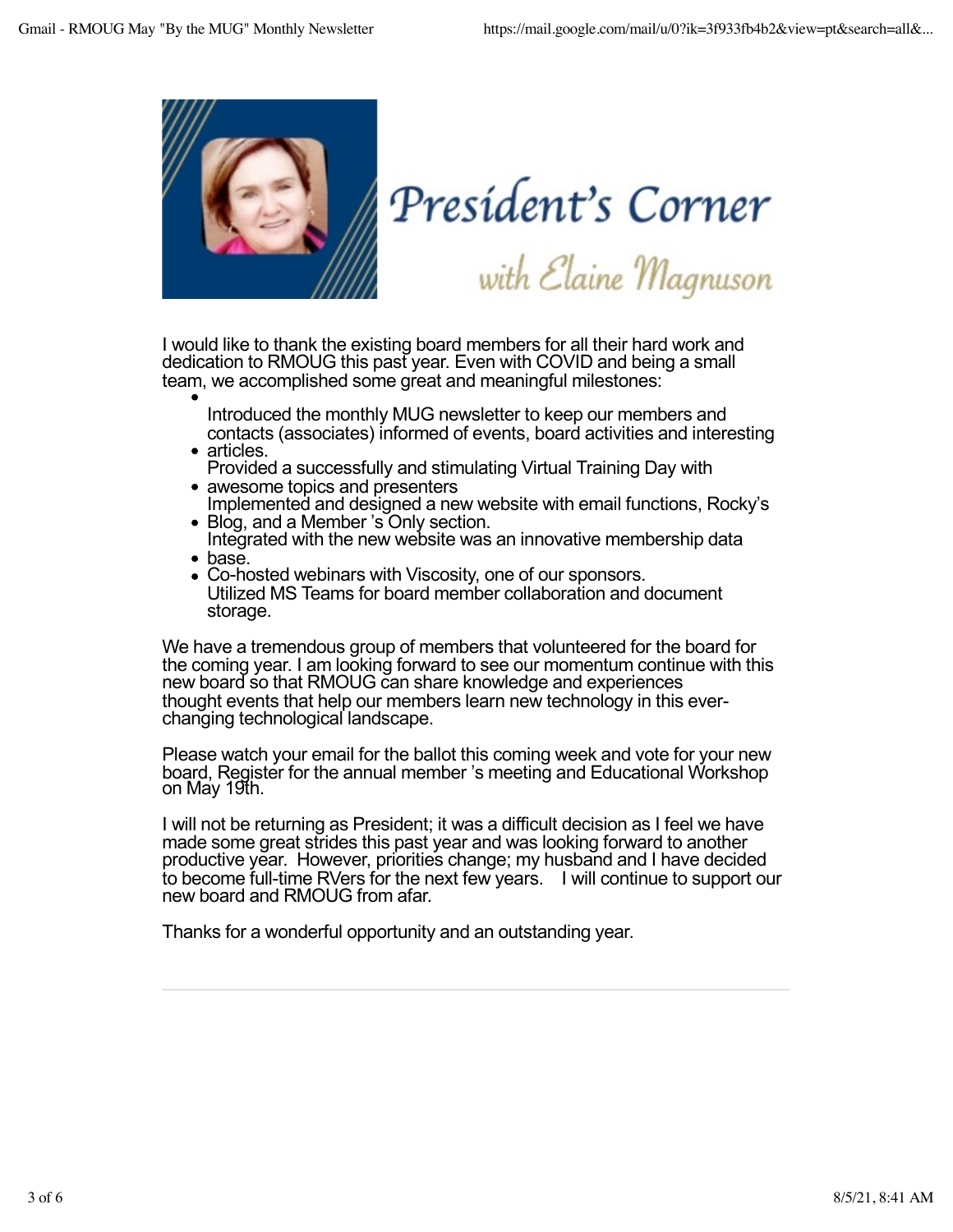

## *May Highlights ...*



Oracle Developer Live-Oracle Database

Build Applications with Oracle Database Now

Oracle's market-leading database enables you to develop applications by supporting the data models and access methods your team wants—without unneeded functionality getting in the way.

Date: 5/4/21 | 9 : 00 am - 4 : 00 pm MDT

Register Here: [https://rmoug.org/event-4251735?CalendarViewType=1](https://rmoug.org/EmailTracker/LinkTracker.ashx?linkAndRecipientCode=fWQ9Ck5C8ryKahUYh0uOvSmTZjYw5tvlGtfnhaMqsWM%2bfLfSn1OQaFkaMa1r01QYSaY1rzHqbITm%2biO%2bUse%2fgJPovyOPdi7TgE7o%2bMMBOak%3d)& [SelectedDate=5/1/20](https://rmoug.org/EmailTracker/LinkTracker.ashx?linkAndRecipientCode=fWQ9Ck5C8ryKahUYh0uOvSmTZjYw5tvlGtfnhaMqsWM%2bfLfSn1OQaFkaMa1r01QYSaY1rzHqbITm%2biO%2bUse%2fgJPovyOPdi7TgE7o%2bMMBOak%3d)21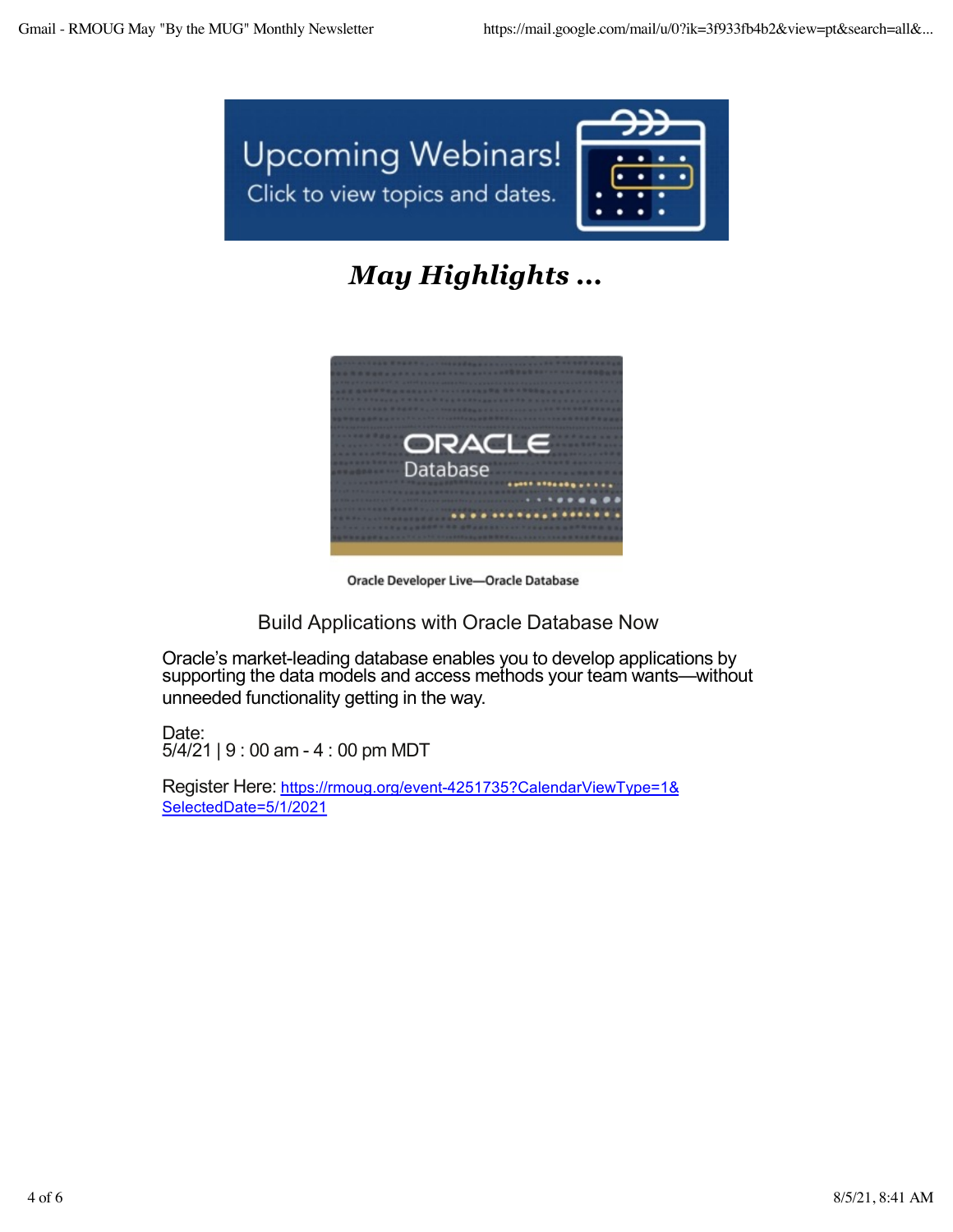

## **Oracle 19c Hands-On Experience: Pluggable Databases are Risen from the Dead**

In this two hour class, students will learn the fundamentals to managing the new frontier of pluggable databases. Each student will be assigned 2 VMs to configure PDBs and work labs.

**Date:** 5/27/2021 | 9:00 am - 2:00 pm MDT

**Register Here:** [https://rmoug.org/event-4293172?CalendarViewType=1](https://rmoug.org/EmailTracker/LinkTracker.ashx?linkAndRecipientCode=uvR%2bHamA4Tu4HvnukJV1VIGHe5fSfx9gEmUNjqs2PAWCyYbJfQxFCzd3%2bGrypqpffbzLr60lfTeQmSFyvunwxZSiPrebcEsci2uUbqQ%2bcA0%3d)& [SelectedDate=5/1/20](https://rmoug.org/EmailTracker/LinkTracker.ashx?linkAndRecipientCode=uvR%2bHamA4Tu4HvnukJV1VIGHe5fSfx9gEmUNjqs2PAWCyYbJfQxFCzd3%2bGrypqpffbzLr60lfTeQmSFyvunwxZSiPrebcEsci2uUbqQ%2bcA0%3d)21

Please Note: We have a limited number of user IDs available for the hands-on lab, so be sure to register quickly as a "Hands-On Participant" or for the HOL Waiting List. Registration is unlimited for those interested in View and Listen only mode.

> *Check out the [Even](https://rmoug.org/EmailTracker/LinkTracker.ashx?linkAndRecipientCode=cMpKP0jq5ElXGUKFxyUiZ4TVcgJJTYqaQ6gs80gL32HoYlQVC6HODFrz6a%2bj3R7%2bC4oFuS%2bC%2bArRrlZ4rJRhKoZcfH7nhUNOoOLlXnj4878%3d)t [Calenda](https://rmoug.org/EmailTracker/LinkTracker.ashx?linkAndRecipientCode=cMpKP0jq5ElXGUKFxyUiZ4TVcgJJTYqaQ6gs80gL32HoYlQVC6HODFrz6a%2bj3R7%2bC4oFuS%2bC%2bArRrlZ4rJRhKoZcfH7nhUNOoOLlXnj4878%3d)r on the RMOUG website for these events and the latest updates for May.*



**Remember you can update your member profile anytime at [rmoug.o](https://rmoug.org/EmailTracker/LinkTracker.ashx?linkAndRecipientCode=yxgX7POloC7RW20gtpAuBA9jb8iNyk8%2bLnYTxmhIV5J4lDkmTHdJ%2fRL4sjCg0zZVLL4kRY1fQLbksyqx8QcBOar7cSaC5kZ72RJ3SGzFxYY%3d)rg .**



**Learn more about RMOUG's [Scholarsh](https://rmoug.org/EmailTracker/LinkTracker.ashx?linkAndRecipientCode=oI6V4FxaMGfADYrsfboZdH%2fqtstI11nyRq%2bJT3ry2wEterhs3TWvs352u8DNCudorWBgqLyCry5bTRkZQi2fuDoByU1J8Eiip9JG1Uov%2f3k%3d)ip [Opportunitie](https://rmoug.org/EmailTracker/LinkTracker.ashx?linkAndRecipientCode=oI6V4FxaMGfADYrsfboZdH%2fqtstI11nyRq%2bJT3ry2wEterhs3TWvs352u8DNCudorWBgqLyCry5bTRkZQi2fuDoByU1J8Eiip9JG1Uov%2f3k%3d)s for our members.**